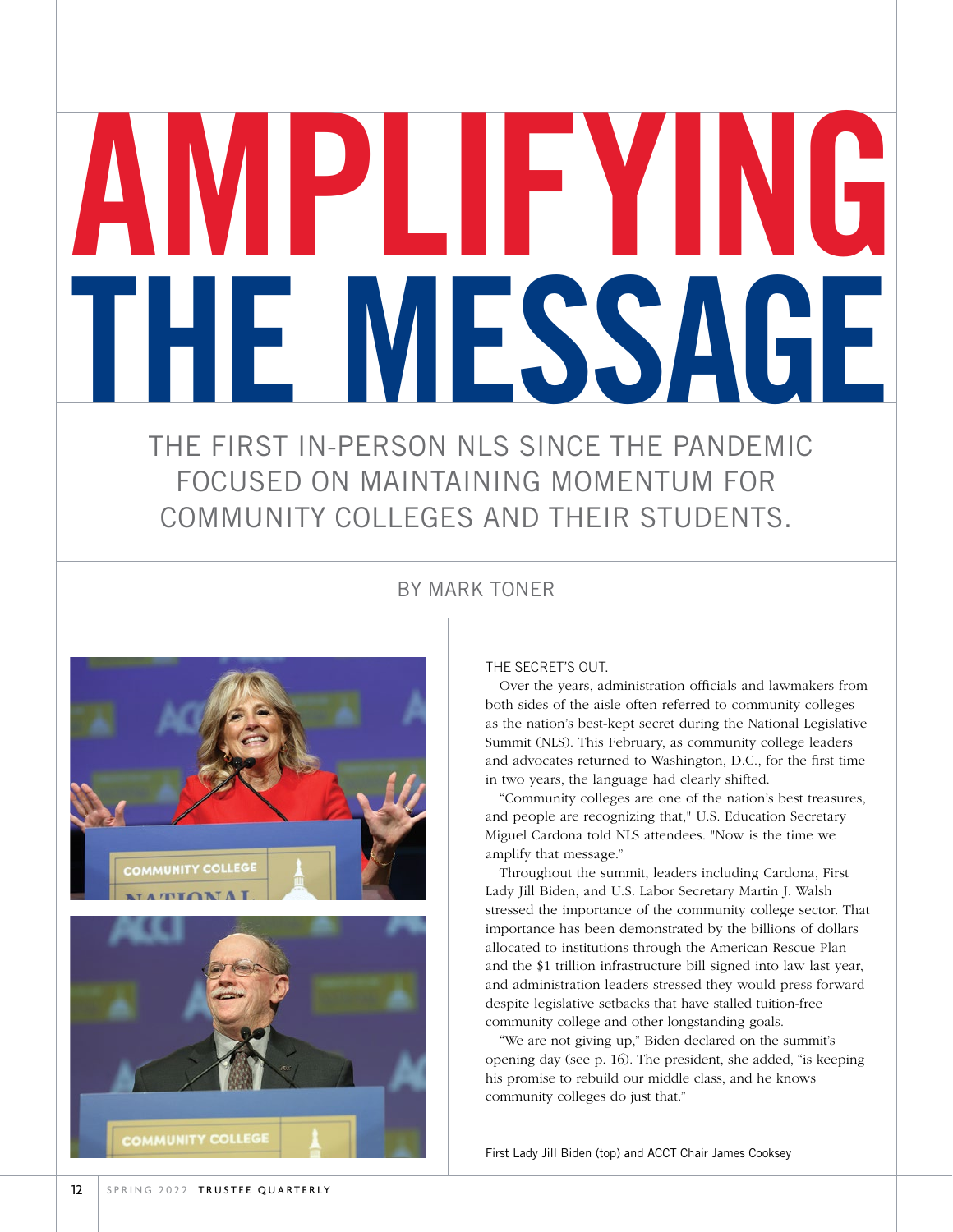





U.S. Education Secretary Miguel Cardona



Major Garrett

## "We need you to be visible, active, and engaged." —ACCT President and CEO Jee Hang Lee

Biden spoke to her own experiences teaching at Northern Virginia Community College to emphasize the need to continue advocating for students.

"These aren't just bills or budgets to me, or to you," she said in remarks picked up by national media. "We know what they mean for real people, for our students."

#### Changing Headwinds

The last time the community college sector convened in Washington, D.C., for the National Legislative Summit in early 2020, the pandemic was weeks away from closing campuses and roiling everyday life. "A lot has happened in the last two years," said Ricardo D. Torres, CEO of the National Student Clearinghouse.

What hasn't changed is the sector's commitment to serving their communities during challenging times, ACCT Chair James Cooksey told attendees. "We all know our colleges can help create a stronger economy, bouncing back from the pandemic and creating better opportunities for all Americans," said Cooksey, a trustee at Moberly Area Community College in Missouri. "All of us must use our voices to keep elected officials focused on the issues that affect our institutions and our students."

Maintaining that focus remains critical. Many of the Biden Administration's priorities, including its signature Build Back Better legislation, stalled in late 2021. For community colleges, the goal is to ensure that the sector's needs are reflected in whatever legislation advances this year, according to Carrie Warick-Smith, ACCT vice president for public policy.

"Focus on the priorities and not the legislative vehicles," Warick-Smith urged NLS attendees.

ACCT President & CEO Jee Hang Lee echoed the importance of pushing forward. "This is how the sausage is made in

Washington, D.C.," he said. "And unfortunately, sometimes it's arduous and difficult, but we will be sure to fight to get our own priorities, and that's why we need you to be visible, active, and engaged."

The sector's priorities are evolving in the face of ever-changing education trends. Drawing from survey data, Torres noted the continuing trend of lower enrollment at public two-year colleges even as enrollments in other higher ed sectors have rebounded. He pointed to an "explosion of job-worthy credentials that have appeared in the marketplace" — badges, certificates, apprenticeships, and the like, many of which are offered by non-traditional providers.

Torres urged community college leaders to partner with the emerging ecosystem of short-term credential providers and join state efforts to define P-20 workforce pathways.

Pathways are a key part of the Biden Administration's approach to ensuring an equitable economic recovery and community colleges have a critical role to play, Labor Secretary Walsh told attendees. "Investments have to happen in community colleges," he said. "The task we have in front of us can't be done without [them]."

With historic job growth — nearly 6.7 million new jobs since President Biden took office — "we need to make sure we create pathways and opportunities into those jobs, because historically people have been left out," Walsh added. "We can't let that happen this time."

Walsh pointed to Boston's Building Pathways pre-apprenticeship program, which has provided more than 600 people with careers in the building trades, as one model for the Department's efforts, which are focusing on extending apprenticeship programs to a broader range of industries. Months before, he had appointed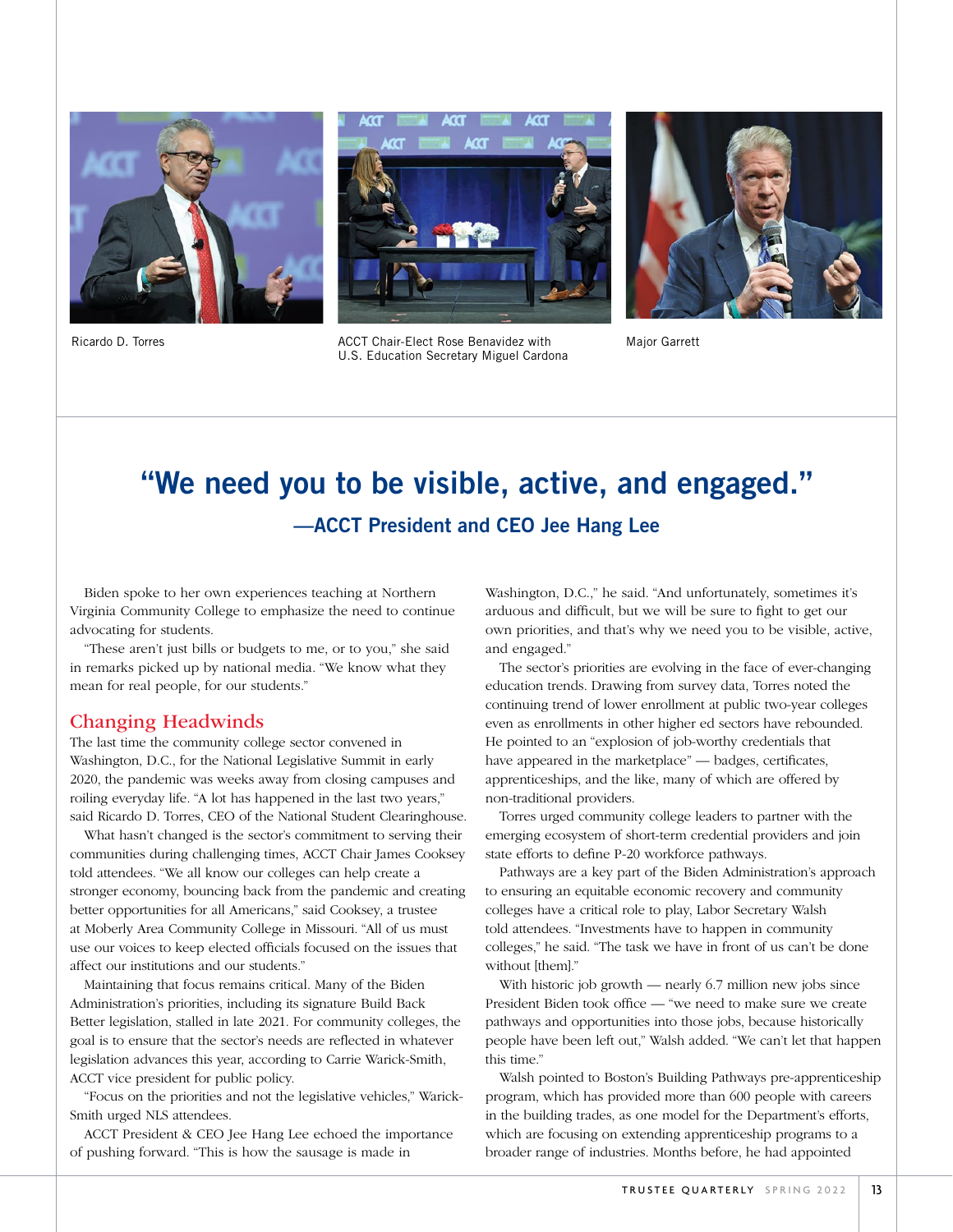

Clockwise from left: Community college students and student trustees; Student Trustees Advisory Committee Member Elisabeth Neely; NLS participants ask questions during general session.

Pam Eddinger, president of Bunker Hill Community College in his native Boston, as chair of the department's Advisory Committee on Apprenticeship.

Torres echoed the emphasis on creating innovative programs that serve more adult learners.

"There's a demand, and… the community college sector is… a force for learner and worker enablement," he said. "But you have to be proactive."

#### Legislative Priorities

Support for one of the best ways to accelerate these kinds of worker-focused offerings — the ability to use Pell Grant funding for short-term programs — is gaining ground. Bipartisan efforts to include short-term Pell in legislation advanced just days before the NLS, ACCT and American Association of Community Colleges (AACC) policy experts told attendees.

"We're within striking distance this year," said David Baime, AACC senior vice president for government relations. Key areas which remain to be resolved include the extent to which private institutions will be eligible to participate. "How you define quality in the programs is something that Congress continues to negotiate," said former ACCT staffer Jennifer Stiddard, now a senior fellow with the National Skills Coalition.

ACCT and AACC leaders stressed the importance of advancing another high-profile community college priority, the America's College Promise plan first proposed during the Obama Administration that would make community college tuition-free and universal.

"It would represent a very big step forward for the country, and it's important to keep the conversation alive," Baime said. "We're not sure of the vehicle, but we do know the administration remains committed to the concept."

That sentiment was echoed throughout the NLS by Biden,

Cardona, Walsh, and Rep. Andy Levin (D-Mich.). "We are serious about it — we're going to fight to pass this legislation in the future," Levin said. "We're going to get this done. It's just too important."

Another key priority also builds on an Obama-era program — a proposed community college-led job training program similar to the \$2 billion Trade Adjustment Assistance Community College and Career Training (TAACCCT) grant program. Speakers said such a program is critical to meeting the nation's workforce needs.

"A prepared nation has a prepared workforce," said José Miranda, ACCT director of government relations. "Our role is ensuring that skills needed for the 21st century are starting at our institutions."

Other key legislative priorities included enacting the DREAM Act, boosting the Pell Grant maximum award, as was proposed in the Build Back Better Act, ending the taxation of Pell funding for students, and increasing funding for institutional aid programs supporting minority serving institutions, tribal colleges, and historically black colleges and universities (HBCUs).

To ensure these priorities have a future, Cardona urged NLS attendees to emphasize the impact of federal funding to date with lawmakers.

"Everyone in D.C. should know a personal story about how the American Rescue Plan helped community college students, because you're going to tell them," Cardona said. "If we don't lift up the stories about the students, the families, the economy we're benefitting, all we're going to hear is the negative. I need you to drown it out."

#### Advocates And Allies

To help support these priorities, Levin — a former state workforce leader — urged more community college leaders to run for Congress. He also stressed the importance of ongoing advocacy across the sector.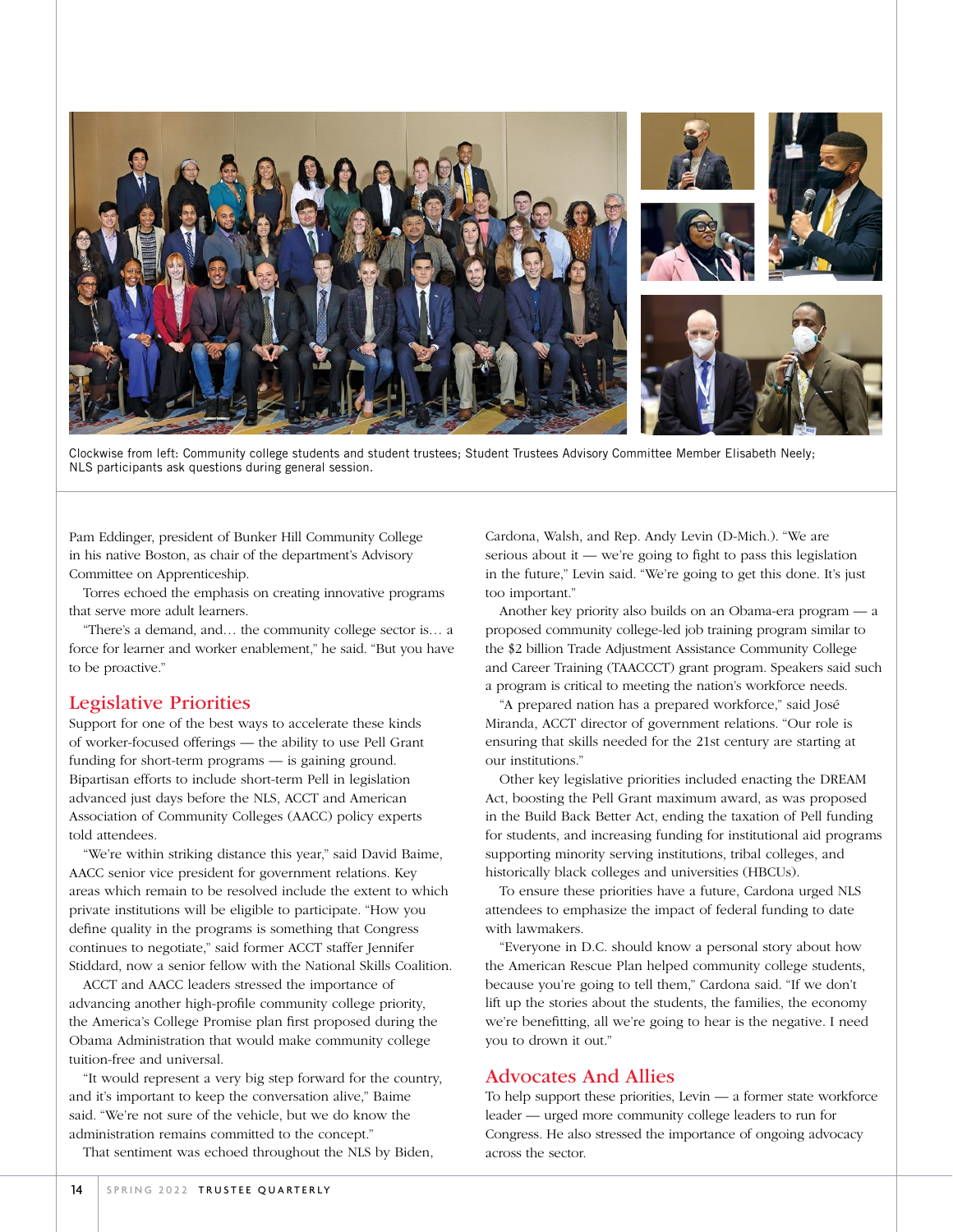

Clockwise from left: U.S. Secretary of Labor Martin J. Walsh; Secretary of Education Miguel Cardona; ACCT and AACC public policy staff leaders; Bunker Hill Community College President Pam Eddinger with Sec. Walsh

"Community colleges are the locus of opportunity for people in our country," Levin said. "There is no way we will get these bills across the finish line without your advocacy and your help. Community colleges need to play a huge role here, and America needs to see the role you are playing."

These advocacy efforts have been strengthened by the growing number of student trustees and leaders who attended NLS to advocate on behalf of their peers. Their personal experiences are telling: in a meeting during the NLS, almost all of the student advocates raised their hands when asked if they knew someone who couldn't afford textbooks.

"Hearing the student experience is one of the most important components for policymakers they don't get enough of," said Rich Williams, chief of staff for the U.S. Education Department's department of postsecondary education.

The NLS also recognized key allies during the National Capital Banquet. For his work on advancing several priorities, including tax-free Pell Grants and the community college job training program, Rep. Richard Neal (D-Mass.) was presented with the 2022 National Education Service Award. Bryce McKibben, senior director of policy and advocacy at the Hope Center and a former senior policy advisor for Sen. Patty Murray (D-Wash.) and ACCT staffer, was presented with the 2022 Government Relations Award for his work in ensuring passage of key community college priorities such as Year-Round Pell, Second Chance Pell, and ensuring that community colleges received a fair formula for federal stimulus funding (see p. 5).

Along with high-profile keynote speakers like Biden, Cardona, and Walsh, the administration signaled its support by sending representatives from the White House, the U.S. Departments of Education and Agriculture, and the Appalachian Regional Commission to a Rural Community College Day. Held concurrently with the NLS and co-sponsored by ACCT, AACC, and the Rural Community College Alliance (RCCA) with support from the Bill & Melinda Gates Foundation, the event focused on the potential of community colleges to serve as hubs and connectors to drive an equitable economic recovery in rural areas, speakers said (see p. 17).

"All of these people are vested in your success, but the biggest advocate for community colleges is in the White House," added Michelle Asha Cooper, acting assistant secretary for postsecondary education at the U.S. Department of Education.

#### 'Hitting Reset'

As they left Washington, NLS attendees returned to campuses still grappling with the impacts of the pandemic and other longstanding challenges, including addressing equity issues and ensuring more students are successful in reaching their academic goals. Cardona urged them to continue pressing forward.

"Yes, it's been a challenge, but you're in a position of leadership at the most critical time in our country's education history," Cardona said. "We can hit reset on the things that don't work, and we can imagine."

One key reset could extend far beyond the community college sector. Biden urged NLS attendees to help break the zero-sum mindset of Washington politics, which she likened to coverage of football. "No one can tell that story better than you," she said. "No one can help us push past that playbook and see the human heart that drives our work better than you."



*Mark Toner is an editor for* Trustee Quarterly*.*